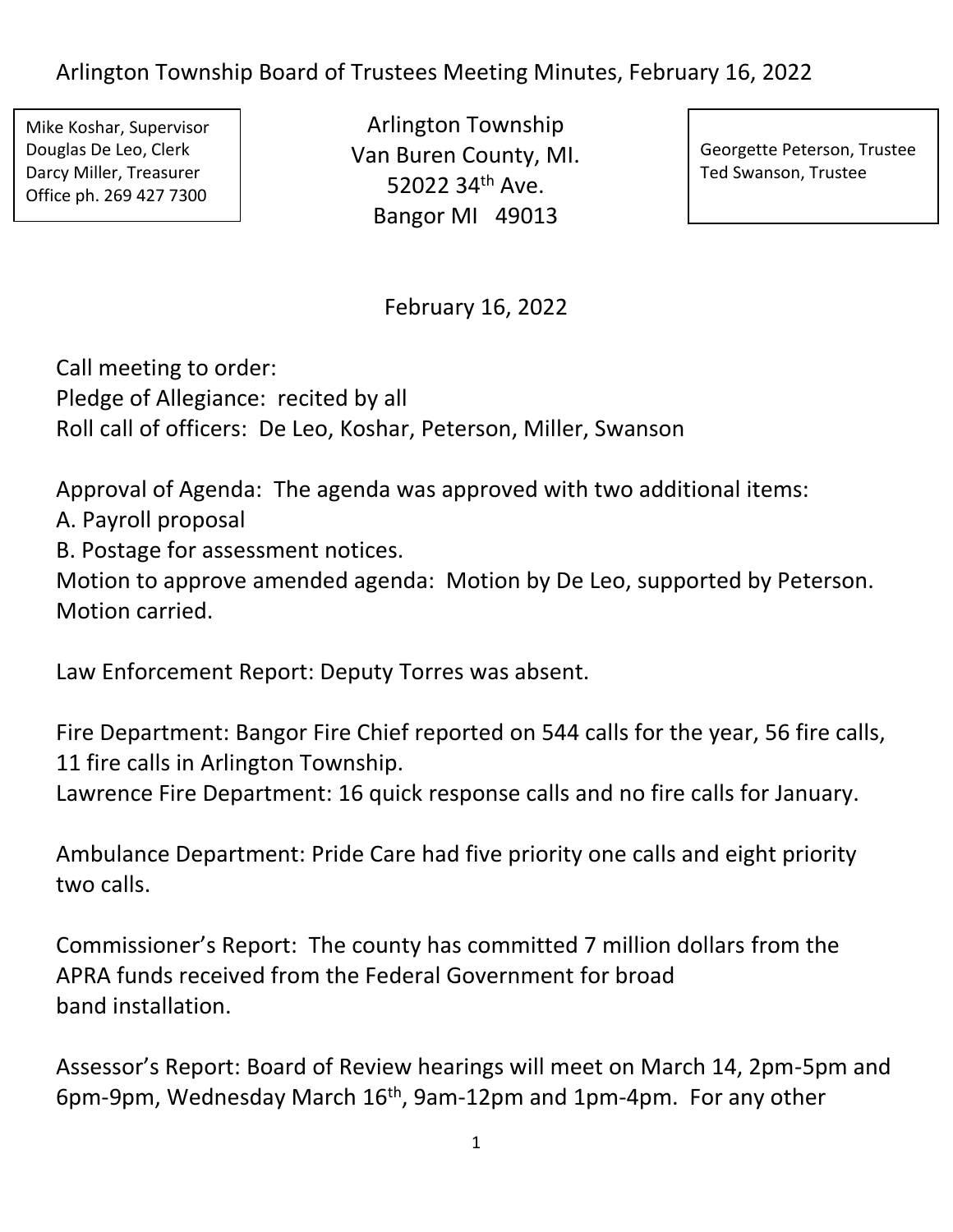information contact Assessor Danielle Golembiewski at [Franielle269@gmail.com](mailto:Franielle269@gmail.com) or 269 225-9006 or 269 427 7300, Hearings are by appointments only.

Senior Services: The Senior Services of Van Buren County will reopen on February 28, 2022.

Clerk's Report: Clerk De Leo, reported on the upcoming elections starting with the May 3, 2022 Bangor School Election, August 02 primary, and November 08 general election.

Inspectors will be trained and certified before elections.

Supervisor's Report: Township's budget meeting will be held March 05, 2022 at 09:00a.m. Parking lot continues to be plowed by Krohn's Excavating and salted by Mike Sullins.

Treasurer's Report: Beginning Balance for General Fund: \$111,399.74, receipts \$5,500, Expenditures \$21,354.71, Ending Balance as 02-16-2022 \$95,545.03

Motion to accept financial report as presented made by Trustee Peterson, supported by Supervisor Koshar, roll call vote: De Leo yea, Miller yea, Swanson yea, Peterson yea, Koshar yea. Motion carried.

Approval of minutes of special meeting of January 19<sup>th</sup>, 2022 and regular meeting January 19th, 2022, motion by Koshar with support by Peterson, motion carried.

Consent Agenda: Motion by Miller, supported by Peterson to accept consent agenda. Motion carried.

New Business:

1. Lawrence Fire & Emergency Services Contract:

The annual fee will be \$20,000 for 25 fire calls and 50 medical responder calls. Any additional calls with be billed at the actual labor and equipment costs. The contract will run from April 2022 until March 2026. Motion by Koshar, supported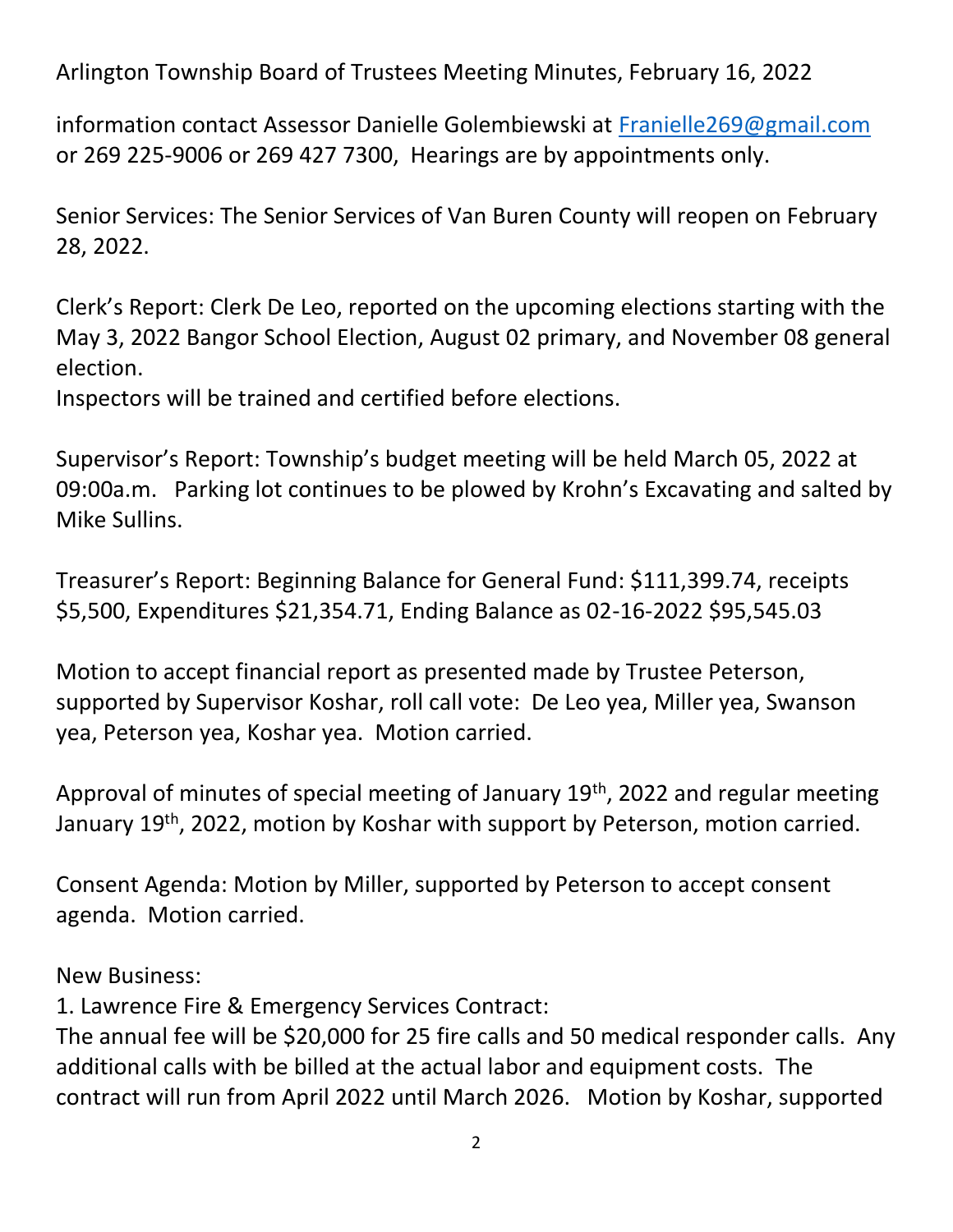by Peterson to accept contract: Roll call vote: Miller yea, Peterson yea, Swanson yea, De Leo yea, Koshar yea. 5 yeas 0 nays

2. Marijuana business license and Special Use Permit renewal by Dragonfly Kitchens II, 26980 CR 215., Bangor. After discussion and reviewing check list prepared by marijuana coordinator all requirements were satisfied and a motion by Koshar, supported Swanson to renew licenses for Dragonfly Kitchens II, (5 class C medical licenses, 7 adult use licenses, 1 processing medical license, 1 processing adult use license and 1 provisioning center license along with the Special Use Permit). Roll call vote: Koshar yea, Peterson yea, Swanson yea, Miller yea, De Leo yea. Motion carried 5 yeas 0 nays

3. Black River Botanicals, LLC. 28120 CR 215 Bangor. File and application was reviewed and the findings were no compliant site plan on file with township. The discussion was to table until next month or revoke licenses and S.U.P. Motion by Koshar to table until March 16, 2022, supported by Swanson. Roll call vote: Miller yea, Swanson yea, Koshar yea, Peterson yea, De Leo nay: motion carried 4 yeas, 1 nay

4. Cell phones: A discuss on purchasing cell phones for three employees or paying monthly allocation. Conclusion was to have office assistant contact carriers who will provide phones and service for futher review.

5. Township Financials: Motion by Koshar, supported by Swanson to have the marijuana coordinator review the financial records starting 2018. Motion carried, five yeas.

6. Motion by Peterson, supported by Swanson to contact Walker, Fluke, and Sheldon for the duties of doing payroll and filing payroll tax requirements.

7. Motion by Peterson, with support by Swanson to pay \$1174.47 for the expense of mailing out assessment notices. Motion carried 5 yeas, 0 nays